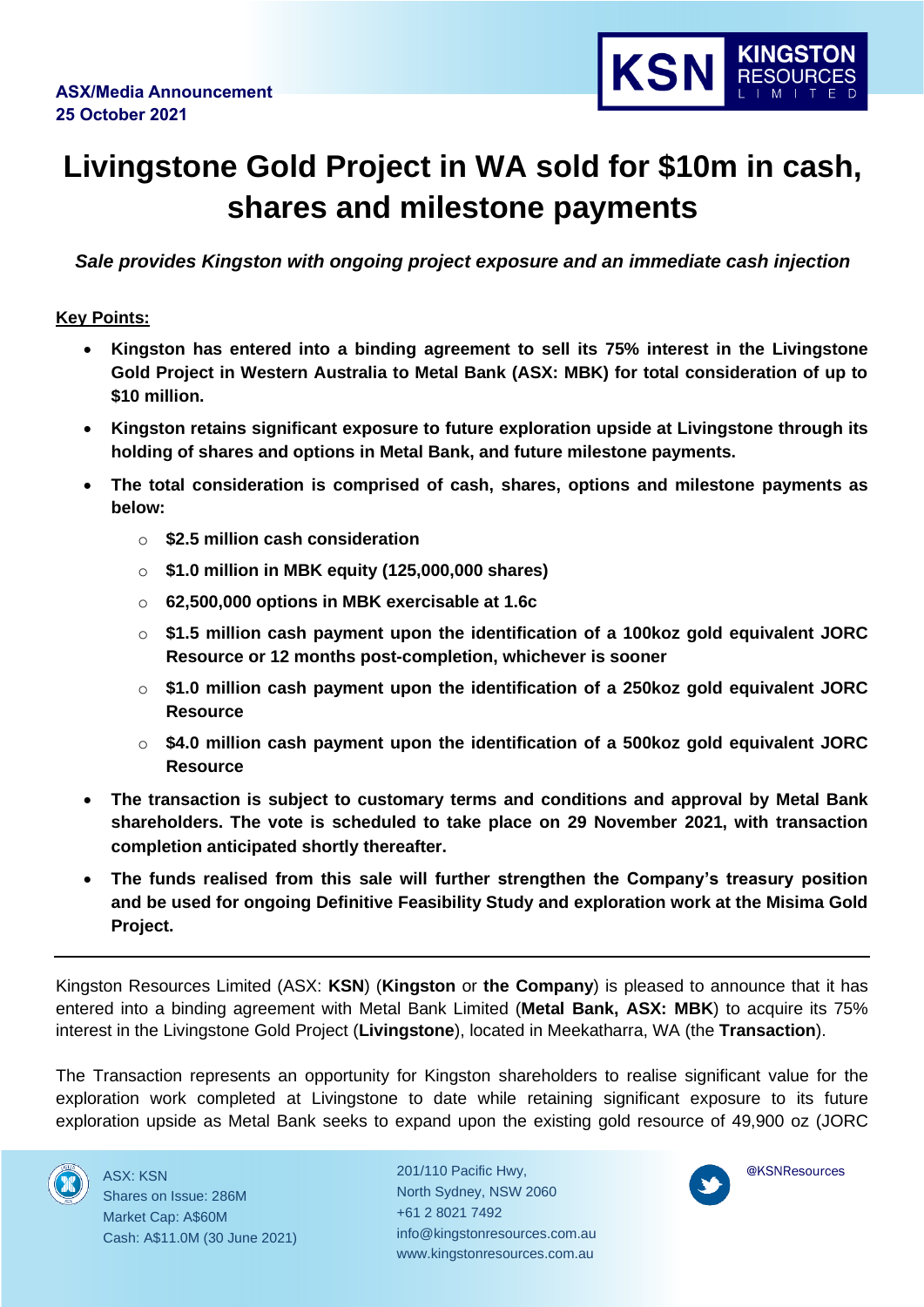

2004). Kingston looks forward to becoming a shareholder of Metal Bank and to participating in the future growth of the Livingstone asset as it progresses under their management.

The Transaction will be undertaken through the sale of 100% of the issued capital in Westernx Pty Ltd, a wholly-owned subsidiary of Kingston Resources Limited. Westernx Pty Ltd is the holding company of the Livingstone Gold Project.



**Figure 1 – Livingstone Gold Project**

**Kingston Resources Managing Director Andrew Corbett said:** *"We are pleased to have reached agreement with a well-credentialed, well-funded and capable counter-party in Metal Bank to divest the Livingstone Gold Project on attractive terms.* 

*"With the increased level of activity that is now underway at the Misima Gold Project as we focus on delivering the DFS and approvals early next year, the Board decided that shareholders would realise greater value through the sale of Livingstone in a structure which incorporated ongoing exposure to the Project's upside.* 

*"I would like to thank our team for the success they have had at Livingstone in identifying new deposits, enhancing our understanding of the regional geology, and most recently identifying a number of new exploration prospects. We are excited that Metal Bank will be able to take on the exploration opportunity at Livingstone and look forward to seeing what that can deliver."*